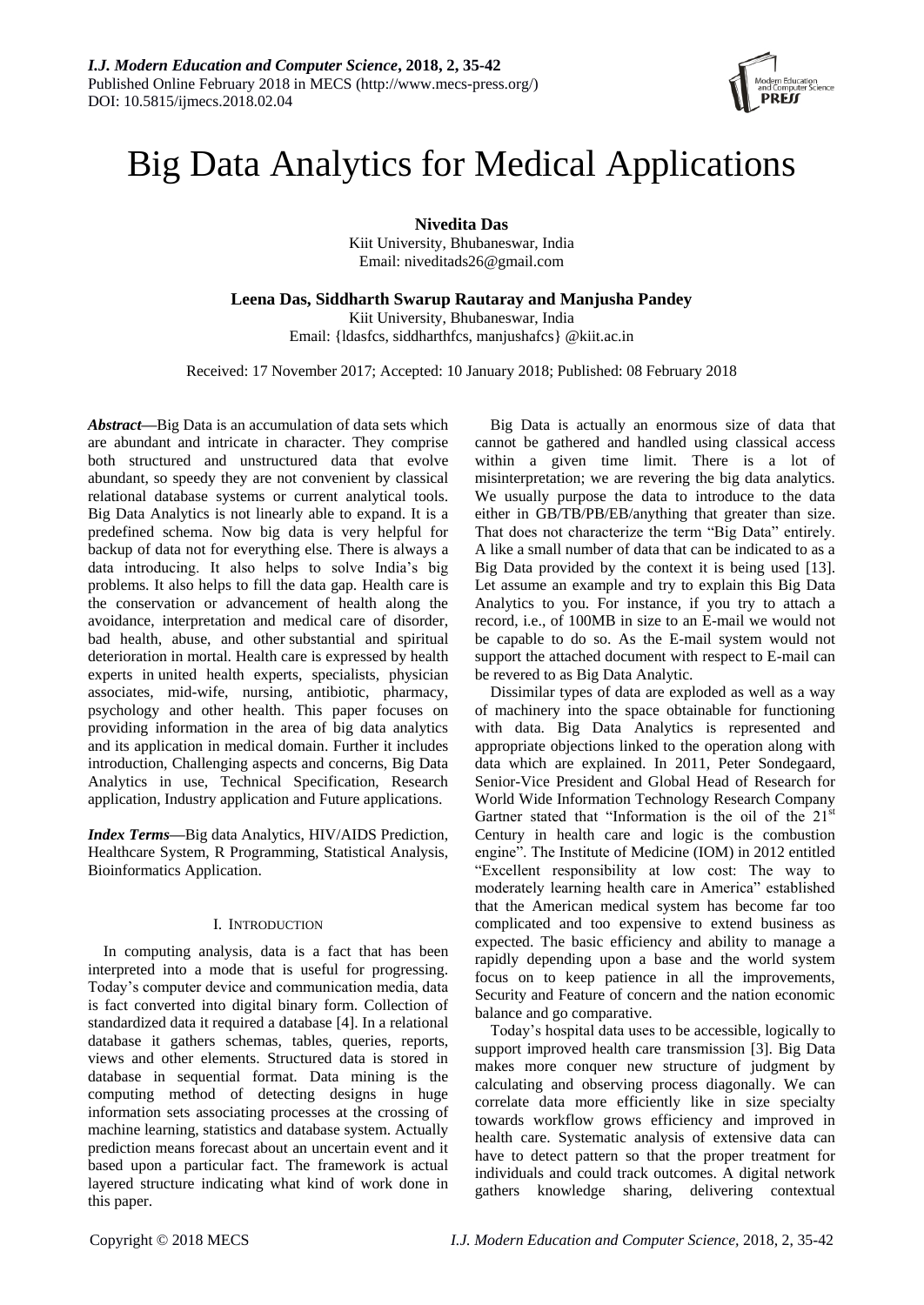information and able to more efficient decision making. Healthcare is only be fitted by Big Data when it is made structure, relevant, smart and accessible.

In economics sense, a patient goes to a hospital or clinic when they feel ill, then they have taken care by doctors or nurses and they pay for this service. And most of the prevention they didn't serve as an increment will be done that means a doctor would take care of a patient and after curing the patient will pay some amount [14]. There are a large number of diseases in the entire world. The main feature is Government. The Government of different countries has taken different approaches for their health care system and tries to provide the best results. The entire health care system is shown in Figure 1.



Fig.1. Health Care System

Big Data is an expecting thinking and generalizing value from very large data sets. They can be analyzed to traditional computing techniques. We can produce lots of data [19], e.g., Social Media, Public shipment and GPS. Particularly of data daily we can apply 55 new features, 340 thousand tools and 1 billion records and enter these we can produce 2.5 quintillion bytes per a day, that enough zeros spediculous we know this "Big Data", which is very important. We can carry out the methods of a data using huge numbers of computers. People in cloud and analyze number of more services and powerful algorithms. In this way we can interpret the overall million of species of data in minutes and gets accurate results. In the forthcoming, we can uniformly practice DNA of Big Data to resolve the splendid and best medical care [20]. Thus, this wise overcomes the disastrous disease like cancer would become more easily and that just started.

## *A. Why Big Data Analytics for Medical Applications*

Big Data used in a various number of cases and it is very complex. It gathers some data, takes an action and then makes the appropriate decision [12]. In health care business making a perfect decision that causes of life and death. Health care is a one of those very slow moving industries with changing significantly. It is definitely behind area like finance, advertising completely in past time use. In health care just getting to the point, a beginning to happen to change upon the mantel looks to the doctor is doing the work which is meeting for patients, diagnosis, twitting patient beside they want to do prescribe and keeping up significant people doing well as per the mentally changing. Due to prior in the field of Big

Data Analytics, brand-new and contemporary applications are being apprehended in health care sector as well as sector of medical application. In the health care sector appliances pasturing from apparatus management to patient management are being refined.

Big data analytics helped to healthcare sector upgrade by implementing epitomize medicine and prescriptive analysis, hospital liability interference and predictive analysis, dissipation and responsibility, changeability reduction, automatic extraneous and constitutional exposure of patient record, regulated health conditions and patient registries and disintegrated end solution [1]. Some area of enhancement is more endeavor than really carry out. The original step of information generation within medical application system is not superficial. Along the supplementary endorsement of mobile-Health, e-Health and usable techniques, the quantity of data will advance to gain. This involves electronic health record data (EHR), visualizing record, patient arrangement data, data related to sensor, and the additional patterns of crucial towards progress data. There is currently a constant superior need for such environment to pay better attention to the data and worth of information. "Big data Analytics is very usually means greasy data and the portion of data exaggeration boost along with the growth of data". Personal research about the big data analytics extent is absurd and there is a determined demand in medical service for creative tools for veracity and believability discipline and handling of info missed [21]. While expanded info in health care is now computerized, it is appropriate under the big data umbrella as most is disorganized and hard to use.

#### *B. Applications of Big Data*

Now-a-days big data play a vital role in different fields. Big data applications are creating a new generation in all different sectors. It also makes an easier life style for human being [11]. All applications of big data is given below Figure 2.

**Banking:** Big Data is helpful for detecting fraud cases in this sector. It identifies the misuse of credit cards and debit cards etc.

**Medical Care:** The big data is continually helps in the background of medical section. Actually the new introduced technology increases the cost of medical care. Big data is a best solution for solving this problem.

**Communications, Media and Entertainment:** Big Data collects analyses and utilizes customer vision. It influences mobile and social media willing. It also understands the patterns of real-time, media willing usages.

**Education:** Big data plays a vital role in higher edification. It is used to measure lectures potential to assure a better knowledge for both students and lectures.

**Insurance:** To provide consumer observations for clear and straightforward commodities by analyze and predict consumer action via data consequent from social media, GPS-enabled devices and CCTV footage. Big Data Analytics also allows for better consumer custody from insurance departments.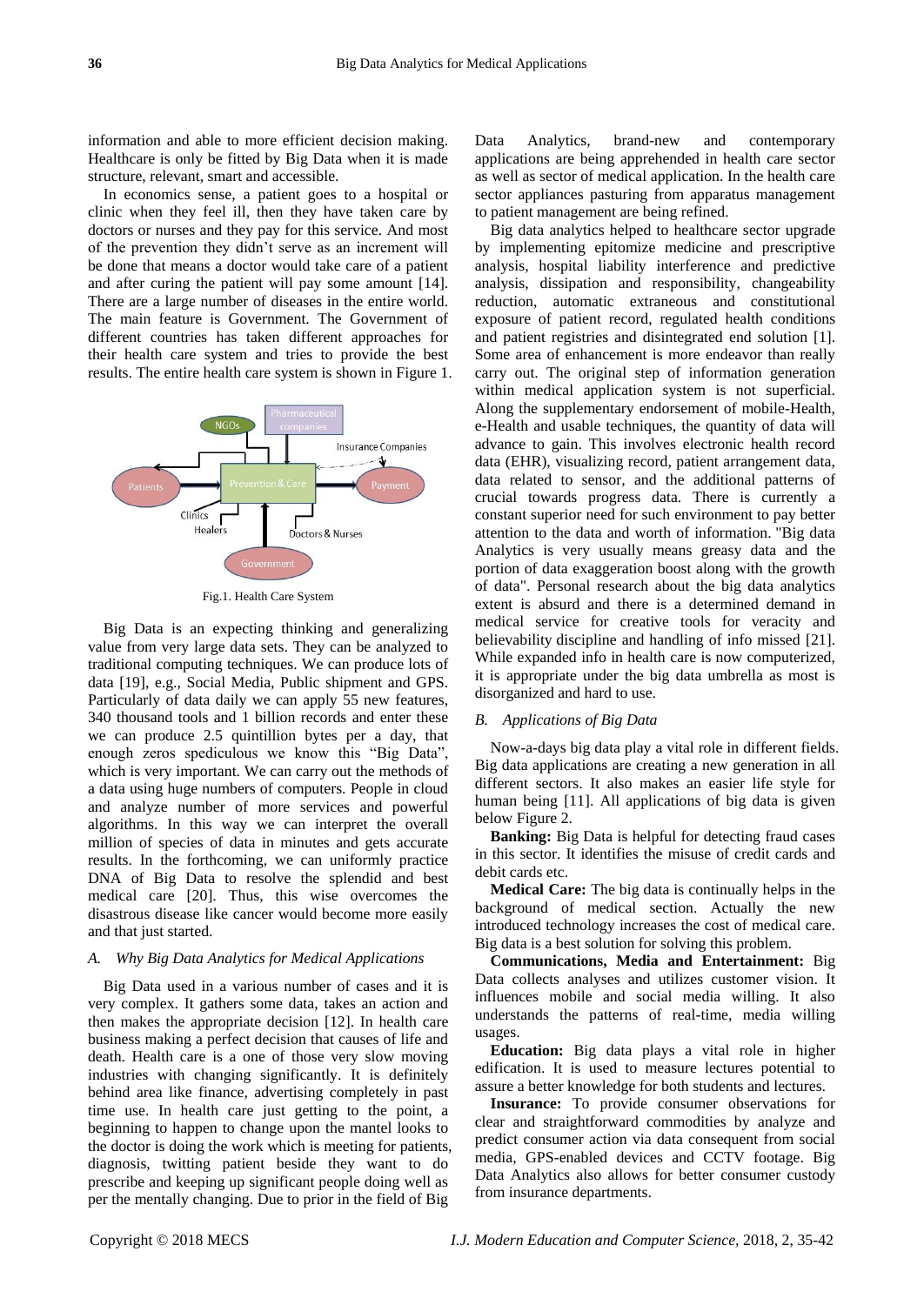**Transport:** In this case big data helps in credit authority, technical improvement, coordination and for ambitious advantage (through packages and advance shipment act).



Fig.2. Applications of Big Data

### *C. Components of Big Data Analytics*

In the field of medical sector Big Data Analytics hit an important role. Big Data having some characteristics like volume, velocity, variety, veracity and value. Here Big Data introduces a concept of 5V's as shown in Figure 3. Since the information is spreading immensely now-adays. Big Data defines both size and vision from unstructured, composite, noisy, mixed, representation and volume of data. These 5V's are discussed in details in below.

**Volume:** Big Data suggests a large weight of data. It used to be an individual's created data. Now-a-days data is generated by digitally on systems such as social media the volume of data to be analyzed is humongous.

**Velocity:** Speed at which data is being created is called Data Velocity which flows of data in the form of origin like professional systems, machines, organizations and communication of human along with stuff like social media, movable devices, etc. The data is very large and constant in nature.

**Veracity:** The veracity concept in big data deals with bias, noise and unstructured. Big Data feels veracity in data analysis is the major issue when it compares to volume and velocity.

**Variety:** Different types of data being created are called Data Variety. This concept is to direct the attention to a lot of origins and different categories of data which are structured and unstructured. We accustomed to supply data from sources like databases, file system and spreadsheets etc. Now-a-days data comes in the form of emails, photos, videos, pdf, audio etc.

**Value:** Importance of data or the value of information which includes data is called Data Value. The word value in Big Data plays an important role. It includes a massive volume and different varieties of data which are easy to access and delivers quality analytics that helps for making decision. It provides the actual technology.



Fig. 3. Components of Big Data Analytics

## *D. To whom is it good?*

When an advanced technique or tool is imported to communal benefit, the primary query is how will it benefit me or what can it do for me? Here we explain who aids from utilizations of Big Data Analytics in the medical application. From society perspectives the biggest impact on healthcare [28]. So Big data analytics scratching the data in the context of smart cities all about how do you care, for aging, population, the kind of health care systems at another hand side of migration of people, health and care. I think smart cities, improving their health care by using Internet of Things (IOT), different types of analytics project opportunity. The paper is organized as follows: section 2 includes Challenging aspects and concerns, section 3 includes Big Data Analytics in use, section 4 includes Technical Specification, section 5 includes Research application, section 6 includes Industry application and section 7 includes Future application.

#### II. CHALLENGING ASPECTS AND CONCERNS

In this section, we will be discussing about the many objections that are experienced when arranging advanced Big Data Analytics based clarifications in the healthcare sector. A few threats experienced when arranging Big Data Analytics based explanations consist of issues related to Science, entertainment, retail, government, social, health and medicine, finance, transportation and issues related to learning.

The main challenges [5] are interoperability, manageability, security, development, reusability and maturity. For interoperability, integration of big data technologies with existing enterprise solutions is extremely important. Data ingestion, data modeling, data visualization using existing tools must be supported. For manageability, big data cluster management and monitoring is an important issue. It must be integrated with other management tools. As per as security is concerned all the security tools must be seamlessly integrated with the enterprise security tool. For development, there must be unified advancement device covering distinct big data plan. The experimental apparatus aiding data feature issues must be addressed. As per as reusability is concerned, must have the ability to reuse applications/ Scripts/ metadata across multiple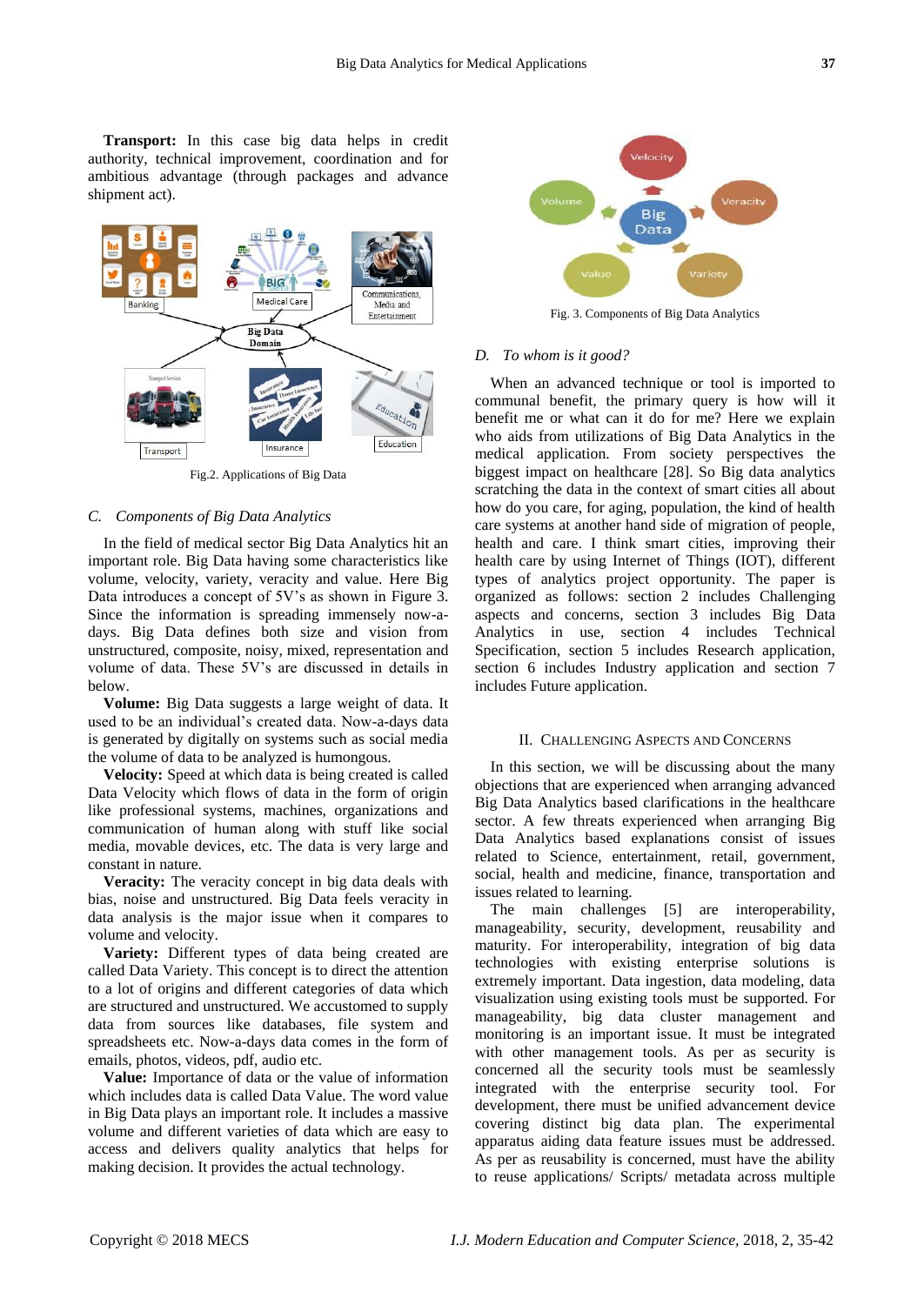environments [9]. For maturity, we all know the big data technology is still rapidly evolving technology and the skills are available.

The concerns in Big Data are some of the theoretical points that should be accepted by the management to start the technique adequately. Big Data concerns are need not be disorganized with complications, they are valuable to know and crucial to handle.

#### III. BIG DATA ANALYTICS IN USE

Big Data Analytics has altered the approach we handle, figure out and advantage data in any management. One of the best up-and-coming fields where big data can be applied to form an adjustment is health care. [Healthcare](https://www.datapine.com/healthcare-analytics)  [analytics](https://www.datapine.com/healthcare-analytics) have the possible to cut down amounts of hospitalization, anticipate outbreaks of infectious, evade avoidable epidemics and boost the nature of activity in general. The regular human life period is developing along world community, which acts as new objections to present hospitalization transmission approach.

#### *A. Use of Big Data Analytics - Current & Past*

The change in the world today is immense data as many as every individual are digital footprint. In this section we will discuss about some present and past big data analytics technique based technologies used in the field of medical uses.

**Heart Attack Prediction:** It commits the common [3] information on big data analytics on medical application, detecting heart attacks and unpredictable medical study of the particular using IOT techniques and Hadoop. It is an end-user of supports online specialist project. Hereby goal of application that grants user to bring immediate guidance on their heart disease through an intelligent system online.

**Brain Disease Prediction:** Brain Disease is also called brain disorders [18]. Brain injuries caused by severe mental pain and that includes blood clots, contusions, concussions, stroke, cerebral edema. The symptoms are vomiting, revulsion, speech difficulty, insensibility, memory lapses no concentration and paralysis. Data mining algorithms are used for identify the condition that reveal to the Parkinson's disease voice data set is used for diagnosing the human disease.

**Prediction of Disease Outcome:** It has been observed [6] that by discarding the misclassified data after clustering, the performance of classifiers is significantly enhanced. The categorization efficiency, awareness and particularity acquired by the recommended framework are found to be superior to those acquired by other competing techniques on all eight medical datasets of UCI machine learning data repository.

**Using Hive & R Analyzing Diabetics:** A proper description of the diabetic data set was to achieve smoothly with the assistance of hive and R [17]. The clues which were disclosed during the method can be used for establishing some forecasting models. Here only the investigation is achieved but the data which was

disclosed, it can be further used to establish efficient predictive models.

**Analysis of Coronary Artery Heart Disease:** The intention of this analysis was the existing conclusions of special research and proposed conclusion of sufferer with coronary artery disease (CAD) and angina pectoris (AP) in useful cardiology. High-resolution HRV analysis is an explanatory and mindset approach in the analysis and authority of CAD and AP.

**Infectious Disease Outbreak Prediction**: It focuses on an efficient review of dengue fever and measles outbreak prediction specifically on the data types [10], sources and factors used for the prediction. The review found that limited studies have been done on measles outbreak prediction while the existing studies of measles outbreak do not use datasets from variety of sources.

**Tuberculosis Prediction:** Tuberculosis caused by Mycobacterium [23] Tuberculosis. It deals with big data resources and applications, big data storage and management, big data limitations and challenges, and big data and its prospective future works with respect to Tuberculosis prediction and its cost effective treatment.

**Early Stage Heart Attack Detection:** An early heart attack detection system base on medical [24] biosensor is proposed. This system can detect heart attack some hours before it actually happens.

**Heart Disease Prediction:** In present day, many nursing homes handle health care information using health care information system [25]; when the system contains enormous number of data, used to excerpt the secret clue for preparing an imaginative clinical analysis. The major objective of this analysis is to frame a creative Prediction System of Heart Disease that provides analysis of heart disease using factual heart related data. To establish this system, clinical conditions such as sexuality, blood pressure, and cholesterol like 13 aid aspects are used. To bring extra suitable consequences, two more aspects i.e. fatness and smoking is used, as these aspects are treated as valuable aspects for heart disease.

**Intelligent Heart Disease Prediction System:** The accessible dataset of Heart contamination from UCI Machine Learning Repository has been prepared, preprocessed and insolvent to develop it for arrangement mechanism [26]. Coactive Neuro-fuzzy designing was recommended as a reliable and hefty approach matured to establish a nonlinear connection and calibrating between the distinct conditions. It has been demonstrated that of GA is a very advantageous facility for auto tuning of the Coactive Neuro-Fuzzy Inference System (CANFIS) frameworks and pick of optimum characteristics set. The evidence is that data processing machine cannot change humans and by analyzing the computerized disclosure conclusions with the pathologic conclusions, doctors can determine more about the perfect method to calculate the fields that computerized disclosure features.

**Diagnose of Chronic Kidney Disease:** Kidney is one of the key organs of Human body. The essential authority of Kidney is to drain out the unnecessary products from metabolic activities [27]. Kidney plays an important role in the removal of foreign elements like urea and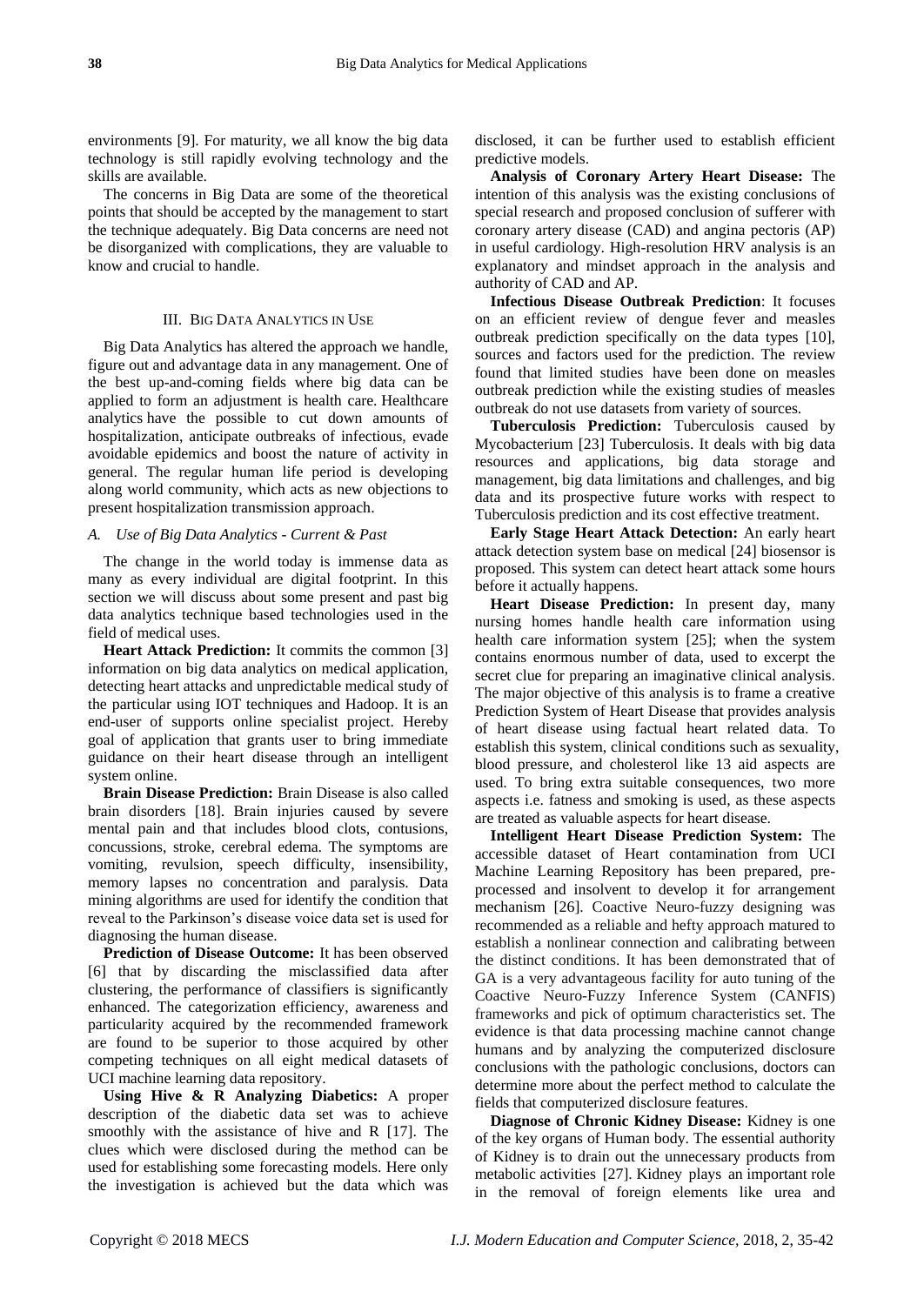creatinine from human body. This disease is also known as chronic kidney failure. This disease is due to decrease the nephgon in kidney.

**HIV/AIDS Disease Prediction:** The HIV virus is a type of organism. Once someone contaminated with HIV it stays in the body for the whole life. This virus damages the Immune System [8]. The immune system defects the body against the diseases.HIV virus is the source of AIDS. The full form of AIDS is Acquired Immune Deficiency Syndrome, which means deficient immune system. The difference between big data and relational databases is that the traditional table-and-column figure doesn't have by big data but that relational databases have. In classical relational databases, a schema for the data is required. The previous work done in the area of HIV/AIDS as shown in Table 1.

Table 1. Selected Work Done in the Area of Hiv/Aids

| SI.<br>N <sub>0</sub> | <b>Author</b>              | <b>Paper Title</b>                                                                                                                                              | <b>Objectives</b>                                                                                                                                                                                                    | Tools/<br><b>Techniques</b> |
|-----------------------|----------------------------|-----------------------------------------------------------------------------------------------------------------------------------------------------------------|----------------------------------------------------------------------------------------------------------------------------------------------------------------------------------------------------------------------|-----------------------------|
| 1                     | Sean D.<br>Young<br>et. al | A big data<br>approach to<br><b>HIV</b><br>epidemiology<br>and<br>prevention<br>$[22]$                                                                          | This<br>paper<br>addresses new<br>tools<br>and<br>techniques to<br><b>HIV</b><br>infections.                                                                                                                         | <b>Bio-Informatics</b>      |
| $\overline{c}$        | Jokonya<br>Osden           | Towards<br>a<br>Big<br>Data<br>Framework<br>for<br>the<br>prevention<br>and control<br>of HIV/<br>AIDS.<br>TВ<br>and Silicosis<br>in the mining<br>industry [7] | To predict and<br>control<br>the<br>mining<br>industry                                                                                                                                                               | <b>Big Data</b>             |
| 3                     | S.<br>Packiyam<br>et. al   | Aids<br>Detection<br>system Using<br>Big<br>Data<br>Analytics<br>$[34]$                                                                                         | In this paper<br>this.<br>tool<br>is<br>helped<br>for<br>predicting<br><b>HIV/AIDS</b><br>disease in very<br>active manner<br>than<br>fresh<br>access                                                                | Cluster analysis,<br>Hadoop |
| $\overline{4}$        | S.<br>Packiyam<br>et. al   | Big<br>Data<br>Analysis for<br>Aids Disease<br>Detection<br>System using<br>Clustering<br>Technique<br>$[15]$                                                   | The proposed<br>approaches for<br>collecting<br>and<br>storing<br>Big<br>Data<br>for<br>analytics<br>presented<br>in<br>this<br>paper<br>show<br>how<br>important it is<br>to select the<br>technology<br>migration. | Hadoop,<br>Cluster analysis |

#### IV. TECHNICAL SPECIFICATION

R is a programming language and software framework for statistical analysis and computer graphics. It's an efficient information administration and repository facility. It is a collection of operators for evaluations on arrays and matrices [29]. It is a broad, consistent, unified group of mechanisms for information scrutiny. It is a graphical facility for information scrutiny and show either on-screen or on hard copy. It is a well-developed, smooth

and efficient encoding words which includes limited, loops, user-defined recursive function and input and output facilities.



Fig.4. How Big Data revolutionize the healthcare system

In this Figure 4, the remote patient monitoring helps to organize patient basic signs smoothly in the medical and home. Using this big data population health management influence of data to direct our most challenging healthcare problems [30]. The information-enabled smart device helps to monitor and manage how we cling to our treatment. The mobile workflow and care coordination solution helps to drive best hospital outcomes and patient care. The Tele-medicine is replacing the way we interact with our care givers.

#### V. RESEARCH APPLICATION

#### *A. Statistics Analysis*

Statistics includes the concept of the collection, settlement, scrutiny, representation, manipulation, clarification and presentation of significant information. It compromised with all forms of data, including the preparation of data accumulation in terms of the construction of inspections and experiments [31]. There are two statistics techniques: descriptive and inferential statistics.

**Descriptive statistics:** A phenomenon of statistic is a total that is deriving from information, for example an intend or a standard error. It can be exactly advantageous when exploring data to get a correct set of applicable pictorial statistics. Specially, it can be very alluring to correlate statistics accessed from dissimilar (but similar) columns, or between levels of a factor. This gives an idea of the similarities or disparity between the data.

**Inferential Statistics:** After info outbreak, helped by judgment and depiction approaches, particular will need to recognize what legal numerical analysis approach is appropriate to inspect the data additional and to tie broad consequences. A broad number of numerical approaches have been advanced to manage many distinct types of data and construct relation between them. The origins are: Wikipedia, Training goal and eHow.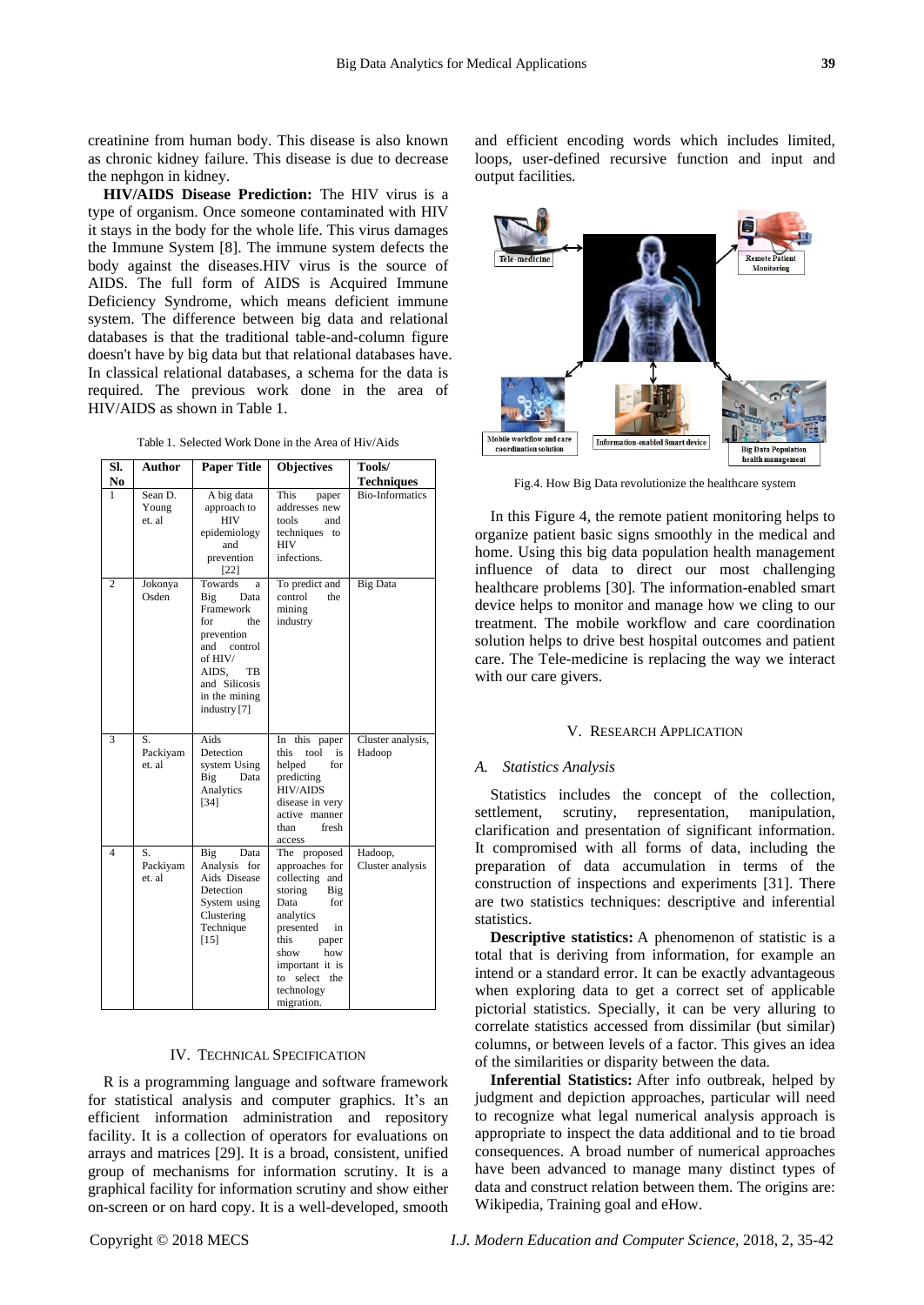## *B. Applications of Bioinformatics*

Actually Bioinformatics is the combination of computer science and biology [32]. In Bioinformatics and health care big data analytics brings the areas of biology, machinery and antibiotic in order to present an encyclopedia application on the developed data processing utilizations fundamental in the field of electronic medical record management. Investigation in bioinformatics evaluates biological system variations at the microscopic level. With modern trends in personalized medicine, there is an expansion needs to produce, collect and resolve these huge datasets in a convenient time frame.

#### VI. INDUSTRY APPLICATION

The immense application of the normal origin on this earth is asking for the immense size as well as the speed of big data. Similarly, a considerable load of information beginning the augmented industry is not being used. The untapped data averts state-of-art prominence of commodity, capacity, capability, trustworthiness, and enhanced earnings barriers [33]. In the normal wealth industry, big data analytics allows for diagnostic designing to assist intelligence establishment that is used to absorb and include enormous quantities of data from geological information, pictorial information, document and historical statistics.

Big data analytics is excessively used in the discovery of fraud in the sectors of bank. In banking sectors as the big data analytics is achieved, it discovers out all the evil assignments finished. It identifies the wrong use of credit cards and debit cards, actual of research tracks, endeavor credit threat analysis, business accuracy, and customer statistics amendment, public analysis for business, IT activity analysis, and IT planning achievement analysis. The Securities and Exchange Commission helps this big data analytics in order to manage a track of all the economical market changes.

#### VII. FUTURE APPLICATION

Big Data has a consequential hidden to unbolt the entire healthcare worth sequence. Big data analytics exchanged the common viewpoint of healthcare structures from discovery new drugs to patient-central healthcare for better medical outcome and increased effectiveness. The future trends of big data analytics in the healthcare system have the potential of enhancing and accelerating interactions among clinicians, administrator, lab director, logistic manger, and researcher by reducing costs, building a better efficiencies based on result comparison, reducing risks, and improving personalized care. The followings are the future trends connected with medical big data analytics.

## *A. Text analytics applications used for E-Hospital, E-Antibiotic, and identical case recovery functions*

A huge amount of health related information is unorganized as records, representations, medical or duplicate notes. Investigation articles, survey articles, medical references, and system guidance are wealthy sources for content analysis functions that intent to disclose ability by excavating these forms of content based information.

## *B. Genetic Applications*

Genetic related information symbolizes important amounts of genetic material arrangement information and utilizations are needed to investigate and figure out the series in regards to better understanding of patient treatment.

## *C. Excavate and study of Biosensors function*

The current information about controlling home, telehealth, handheld and sensor-established Wi-Fi is well settled information origin for medical information.

## *D. Applications Related to Social Media Investigation*

The Social media will boost the connection between patients, specialist and society. Therefore, analysis is enforced to resolve this info to indicate emerging epidemic of disease, comfort of patient, and consent of patient to medical controls and analysis.

## *E. Business and Organizational Designing Applications*

Regulatory information like billing, organizing, and other harmful information exist an aggressively expanding origin of data. Analysis and optimization of this type of information can accumulate enormous amounts of money and increase the continuality of a healthcare capability.

## **REFERENCES**

- [1] Rabia Masood, S.A. Khan, M.N.A. Khan,"Plants Disease Segmentation using Image Processing", International Journal of Modern Education and Computer Science(IJMECS), Vol.8, No.1, pp.24-32, 2016.DOI: 10.5815/ijmecs.2016.01.04
- [2] Shivam Goyal, Jaskirat Singh,"Two-Level Alloyed Branch Predictor based on Genetic Algorithm for Deep Pipelining Processors", International Journal of Modern Education and Computer Science(IJMECS), Vol.9, No.5, pp.27-33, 2017.DOI: 10.5815/ijmecs.2017.05.04
- [3] Alexander, C., and Wang, L. Big data analytics in heart attack prediction. J Nurs Care 6, 393 (2017), 2167-1168.
- [4] Archenaa, J., and Anita, E. M. A survey of big data analytics in healthcare and government. Procedia Computer Science 50 (2015), 408-413.
- [5] Assuncao,M. D., Calheiros, R. N., Bianchi, S., Netto, M. A., and Buyya, R. Big data computing and clouds: Trends and future directions. Journal of Parallel and Distributed Computing 79 (2015), 3-15.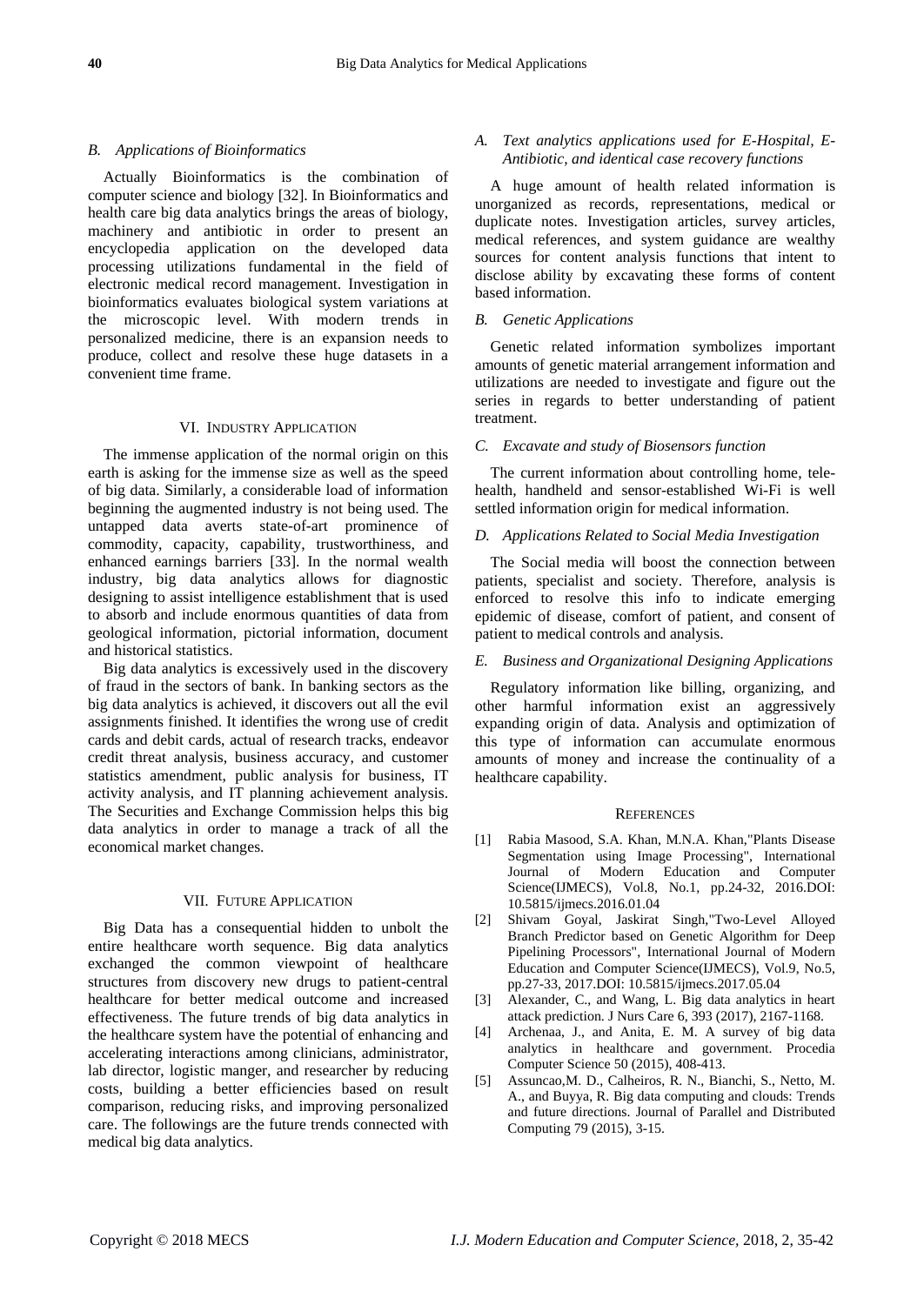- [6] Chen, C. P., and Zhang, C.-Y. Data-intensive applications, challenges, tech-niques and technologies: A survey on big data. Information Sciences 275 (2014), 314-347.
- [7] Drey, N., Roderick, P., Mullee, M., and Rogerson, M. A population-based study of the incidence and outcomes of diagnosed chronic kidney disease. American Journal of Kidney Diseases 42, 4 (2003), 677-684.
- [8] Jokonya, O. Towards a big data framework for the prevention and control of hiv/aids, tb and silicosis in the mining industry. Procedia Technology 16 (2014), 1533- 1541.
- [9] Kelly, J. A., Murphy, D. A., Sikkema, K. J., McAuliffe, T. L., Roffman, R. A., Solomon, L. J., Winett, R. A., Kalichman, S. C., and Collabo rative, T. C. H. P. R. Randomised, controlled, community-level hiv-prevention intervention for sexual-risk behaviour among homosexual men in us cities. The Lancet 350, 9090 (1997), 1500-1505.
- [10] Labrinidis, A., and Jagadish, H. V. Challenges and opportunities with big data. Proceedings of the VLDB Endowment 5, 12 (2012), 2032-2033.
- [11] Mohapatra, C., Das, L., Rautray, S. S., and Pandey, M. Map-reduce based modeling and dynamics of infectious disease. 895-898.
- [12] Murdoch, T. B., and Detsky, A. S. The inevitable application of big data to health care. Jama 309, 13 (2013), 1351-1352.
- [13] Patil, B. M., Joshi, R. C., and Toshniwal, D. E ective framework for pre-diction of disease outcome using medical datasets: clustering and classi cation. International Journal of Computational Intelligence Studies 1, 3 (2010), 273-290.
- [14] Prajapati, Vignesh. Big data analytics with R and Hadoop. Packt Publishing Ltd, 2013.
- [15] Raghupathi, W., and Raghupathi, V. Big data analytics in healthcare: promise and potential. Health information science and systems 2, 1 (2014), 3.
- [16] S. Packiyam, A. P. Big data analysis for aids disease detection system using clustering technique. International Journal of Computer Trends and Technology 48 (2017), 85-92.
- [17] Jeffrey, Annah M., Xiaohua Xia, and Ian K. Craig. "When to initiate HIV therapy: a control theoretic approach." IEEE transactions on Biomedical Engineering 50.11 (2003): 1213-1220.
- [18] Sadhana, S., and Shetty, S. Analysis of diabetic data set using hive and r. International Journal of Emerging Technology and Advanced Engineering 4, 7 (2014), 626-9.
- [19] Shamli, N., and Sathiyabhama, B. Parkinson's brain disease prediction using big data analytics. International Journal of Information Technology and Computer Science (IJITCS) 8, 6 (2016), 73.
- [20] Srivathsan, M., and Arjun, K. Y. Health monitoring system by prognotive computing using big data analytics. Procedia Computer Science 50 (2015), 602-609.
- [21] Zahid Ullah, Muhammad Fayaz, Asif Iqbal,"Critical Analysis of Data Mining Techniques on Medical Data", International Journal of Modern Education and Computer Science(IJMECS), Vol.8, No.2, pp.42-48, 2016.DOI: 10.5815/ijmecs.2016.02.05
- [22] Tomar, D., and Agarwal, S. A survey on data mining approaches for healthcare. International Journal of Bio-Science and Bio-Technology 5, 5 (2013), 241-266.
- [23] Young, S. D. A big data approach to hiv epidemiology and prevention. Preventive medicine 70 (2015), 17-18.
- [24] Gardy, Jennifer L., et al. "Whole-genome sequencing and social-network analysis of a tuberculosis outbreak." New England Journal of Medicine 364.8 (2011): 730-739.
- [25] D'Agostino Sr, Ralph B., et al. "Validation of the Framingham coronary heart disease prediction scores: results of a multiple ethnic groups investigation." *Jama* 286.2 (2001): 180-187.
- [26] Palaniappan, Sellappan, and Rafiah Awang. "Intelligent heart disease prediction system using data mining techniques." *Computer Systems and Applications, 2008. AICCSA 2008. IEEE/ACS International Conference on*. IEEE, 2008.
- [27] Fouque, D., et al. "A proposed nomenclature and diagnostic criteria for protein–energy wasting in acute and chronic kidney disease." *Kidney international* 73.4 (2008): 391-398.
- [28] John Walker, Saint. "Big data: A revolution that will transform how we live, work, and think." (2014): 181-183.
- [29] Davenport, Thomas H., Paul Barth, and Randy Bean. "How big data is different." MIT Sloan Management Review 54.1 (2012): 43.
- [30] Lazer, David, et al. "The parable of Google Flu: traps in big data analysis." Science 343.6176 (2014): 1203-1205.
- [31] McAfee, Andrew, Erik Brynjolfsson, and Thomas H. Davenport. "Big data: the management revolution." Harvard business review90.10 (2012): 60-68.
- [32] O'Driscoll, Aisling, Jurate Daugelaite, and Roy D. Sleator. "'Big data', Hadoop and cloud computing in genomics." Journal of biomedical informatics 46.5 (2013): 774-781.
- [33] Patel, Aditya B., Manashvi Birla, and Ushma Nair. "Addressing big data problem using Hadoop and Map Reduce." Engineering (NUiCONE), 2012 Nirma University International Conference on. IEEE, 2012.
- [34] S. Packiyam,et al. "Aids Detection System Using Big Data Analysis." IJANA (International Journal of Advanced Networking & Applications), (2017):105-109.

#### **Authors' Profiles**



**Nivedita Das,** is a CSI Accredited Student. She is continuing her studies in School of Computer Engineering as a M.Tech postgraduate at KIIT University, Bhubaneswar. Her research areas include Data Analytics, Big Data and Data Mining. Her paper "A Big Step for Prediction of HIV/AIDS with Big Data Tools" has been accepted in

"IC4S 2017",SCOPUS Indexed. She can be reached at [niveditads26@gmail.com.](mailto:niveditads26@gmail.com)



**Prof. Leena Das** is an Assistant Professor, life-time member in Indian Science Congress and IET at the School of Computer Engineering, KIIT University, Bhubaneswar. She has more than a decade of teaching experience. Her area of interest is Real Time Systems and Software Engineering. She can be reached at [ldasfcs@kiit.ac.in.](mailto:ldasfcs@kiit.ac.in)